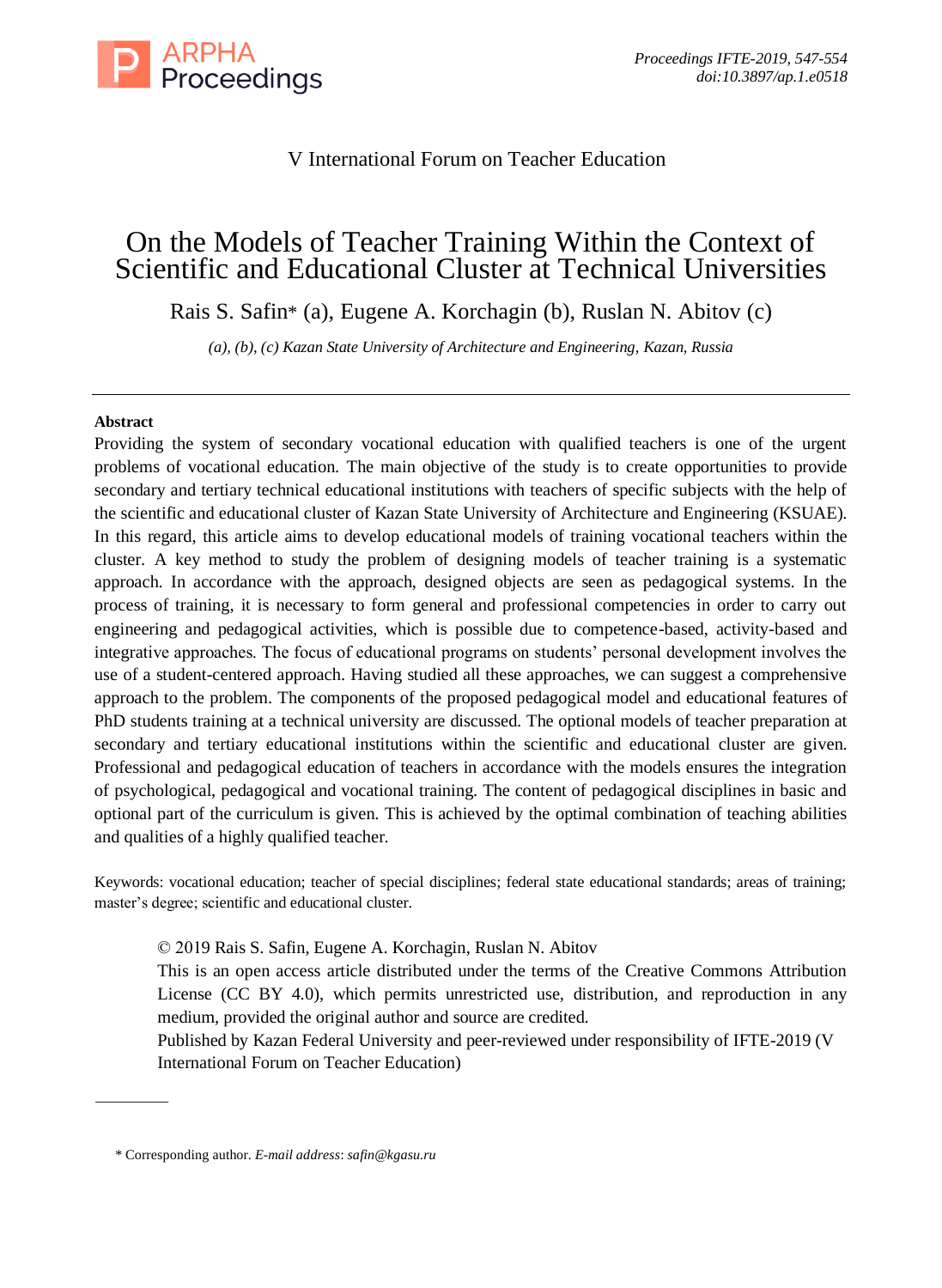# **Introduction**

The construction industry is experiencing an acute shortage of skilled construction workers. The competencies are largely determined by the level of teaching of general and major-specific disciplines at secondary vocational schools. This sphere mainly involves teachers who do not have a degree in construction. Only 18% of teachers have a degree. All this testifies to the impossibility of high-quality training of construction workers and engineers. The training of such specialists is not being carried out these days since the Ministries of Education, both federal and regional, do not fund such educational programs anymore. Hence, the educational programs have been discontinued both at KSUAE and other secondary vocational schools.

In this regard providing the system of secondary vocational education with qualified teachers is one of the urgent problems of vocational teacher education.

Vocational training refers to the complex system and consists of interrelated components: principles, goals, objectives, contents, means, forms, methods, functions and has its own specifics. A vocational teacher trained in the system of professional teacher education has not only knowledge, skills and competencies, but also a profession-oriented personality capable of self-realization (Korchagin & Safin, 2013; Korchagin, Safin, Vildanov, & Abitov, 2014).

One should note that the problem of pedagogical training of university lecturers remains quite relevant. This problem in the context of further vocational education is analyzed by Verbitsky (2014) and Minin, Belomestnova, Benson, & Pakanova (2014). The best solution to this problem, according to the authors, is engineering education suggested by Minin, Belomestnova, Benson, & Pakanova (2014), and Prikhodko & Sazonova (2014).

An integrative approach to the solution of this problem within the context of engineering education involves the integration of technical training with pedagogical training. At the same time, the training of university lecturers within the system of tertiary education and the development of specific models and programs for such training have not received much attention.

One might notice that the implementation of new Federal Educational Standards (FES) and a transition to the three-level system of higher education requires lecturers to do a considerable amount of research and didactic work, which in turn has led to an increase in the workload.

Thus, according to Sorokopud (2012), more than 70% of lecturers experience difficulties in developing educational and methodological documents on the basis of Federal Educational Standards, 75% of academics – when introducing integrative forms of training, more than 50% of educators – when using information technologies. The survey involved 750 university teachers, 272 graduate students, 258 undergraduates in 6 major universities of Russia.

Consequently, we need the implementation of pedagogical training of university lecturers and its inclusion in educational programs, especially at technical universities where lecturers are university graduates who have no specific pedagogical training.

The main objective of the study is to create opportunities to provide secondary and tertiary technical educational institutions with teachers of specific subjects building on the scientific and educational cluster of Kazan State University of Architecture and Engineering (KSUAE).

#### **Methodology**

Research methods: theoretical analysis of pedagogical and psychological literature on the training of teaching staff; analysis of federal educational standards for educational and engineering programs; study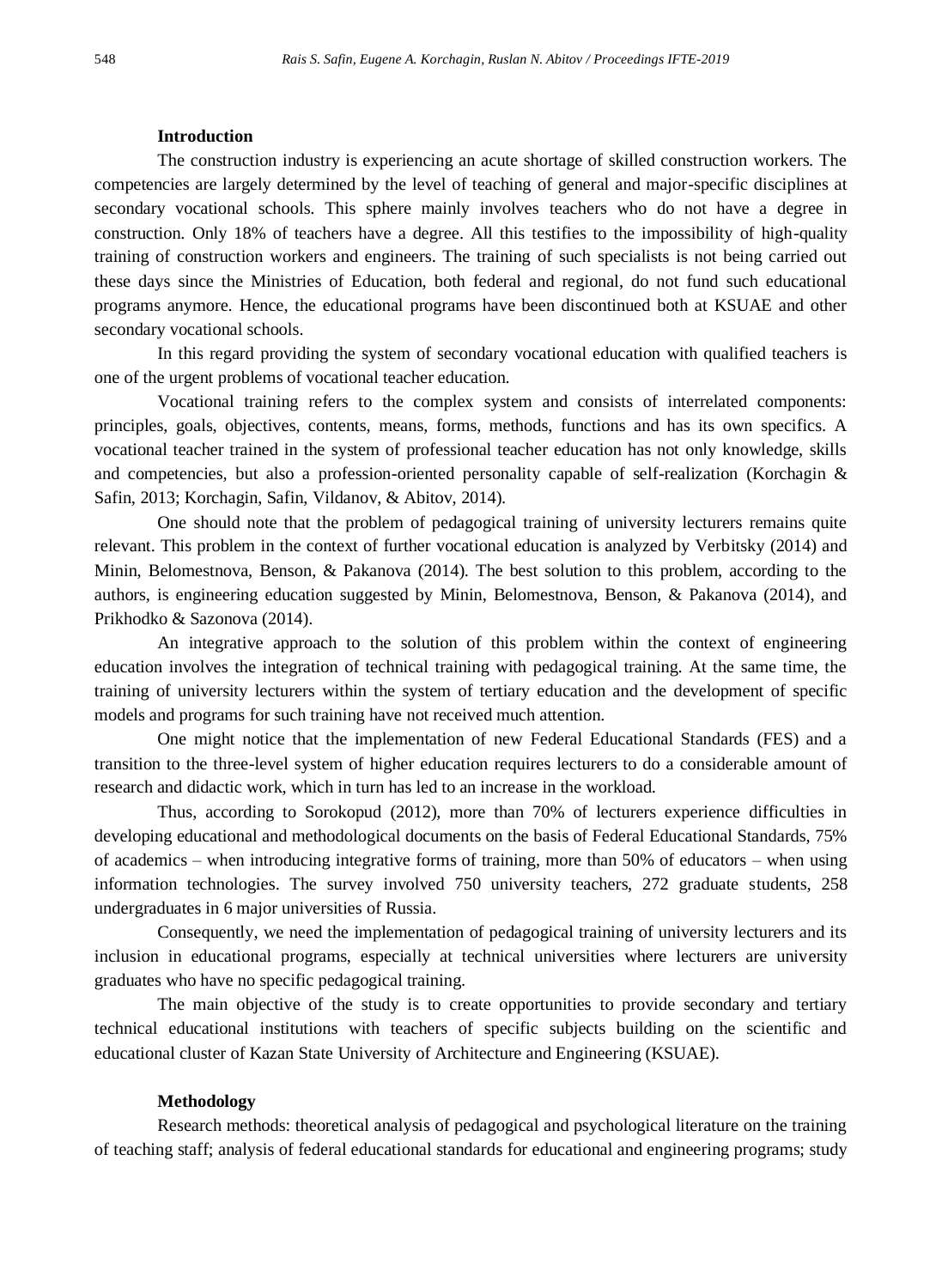of the experience of educational institutions; pedagogical modeling.

A key method to study the problem of designing models of teacher training is a systematic approach. In accordance with the approach, designed objects are considered as pedagogical systems. In the process of training, it is necessary to form general and professional competencies in order to carry out engineering and pedagogical activities, which is possible due to competence-based, activity-based and integrative approaches. The focus of educational programs on students' personal development involves the use of a student-centered approach.

The link between the technical and pedagogical training is methodological activity. It is known that the components of instructional activities are comprised of the objectives, content, means, forms, and methods of training. They are interdependent and interrelated. For example, the learning objectives determine the content which in turn determines the choice of basic mental operations, etc.

# **Results**

There are three variable models of training and retraining of teachers in the proposed scientific and educational cluster.

*The first option*: training of teachers is conducted on the basis of a bachelor's program (FES code: 44.03.44) "Vocational Training", a master's program (FES code: 44.04.04) "Vocational Training", and a postgraduate program (FES code: 44.06.01) "Education and Pedagogy".

Graduates of "Vocational Training" programs get a double degree diploma both in a relevant technical field and in pedagogy. They can work at technical secondary vocational schools as teachers of specific subjects.

Vocational training refers to the complex system and consists of interrelated components: principles, goals, objectives, contents, means, forms, methods, functions and has its own specifics. A vocational teacher trained in the system of professional teacher education has not only knowledge, skills and competencies, but also a profession-oriented personality capable of self-realization (Korchagin & Safin, 2013; Korchagin, Safin, Vildanov, & Abitov, 2014).

A master's program "Practice-Oriented Education Technology of Professional Disciplines" was tailored taking into consideration the Federal educational standards.

This program includes such disciplines as:

1) Methods and Forms of Practice-Oriented Education;

2) Practice-Oriented Design of Professional Disciplines;

3) Organization of Extended Education of Workers and Employees in the Industry.

Profession-oriented courses include: "Instructional Design, Practice-Based Learning", "Creation of a Practice-Oriented Educational Environment", "Psychology of Career Management in Organizations".

These programs contribute to the humanization of technical education, integration, and interaction of technical and pedagogical knowledge; they broaden and deepen the skills of future lecturers of technical university, improve the quality of their preparation for teaching. And most importantly, these pedagogical courses develop abilities and personal qualities of a prospective teacher.

*The second option* is recommended for the training of teachers of vocational subjects on the basis of a bachelor's program (FES code: 08.03.01) "Civil Engineering", a master's program (FES code: 08.04.01) "Civil Engineering", and a postgraduate program (FES code: 44.06.01) "Education and Pedagogy".

Federal educational standards in relation to engineering bachelor's programs, as rule, do not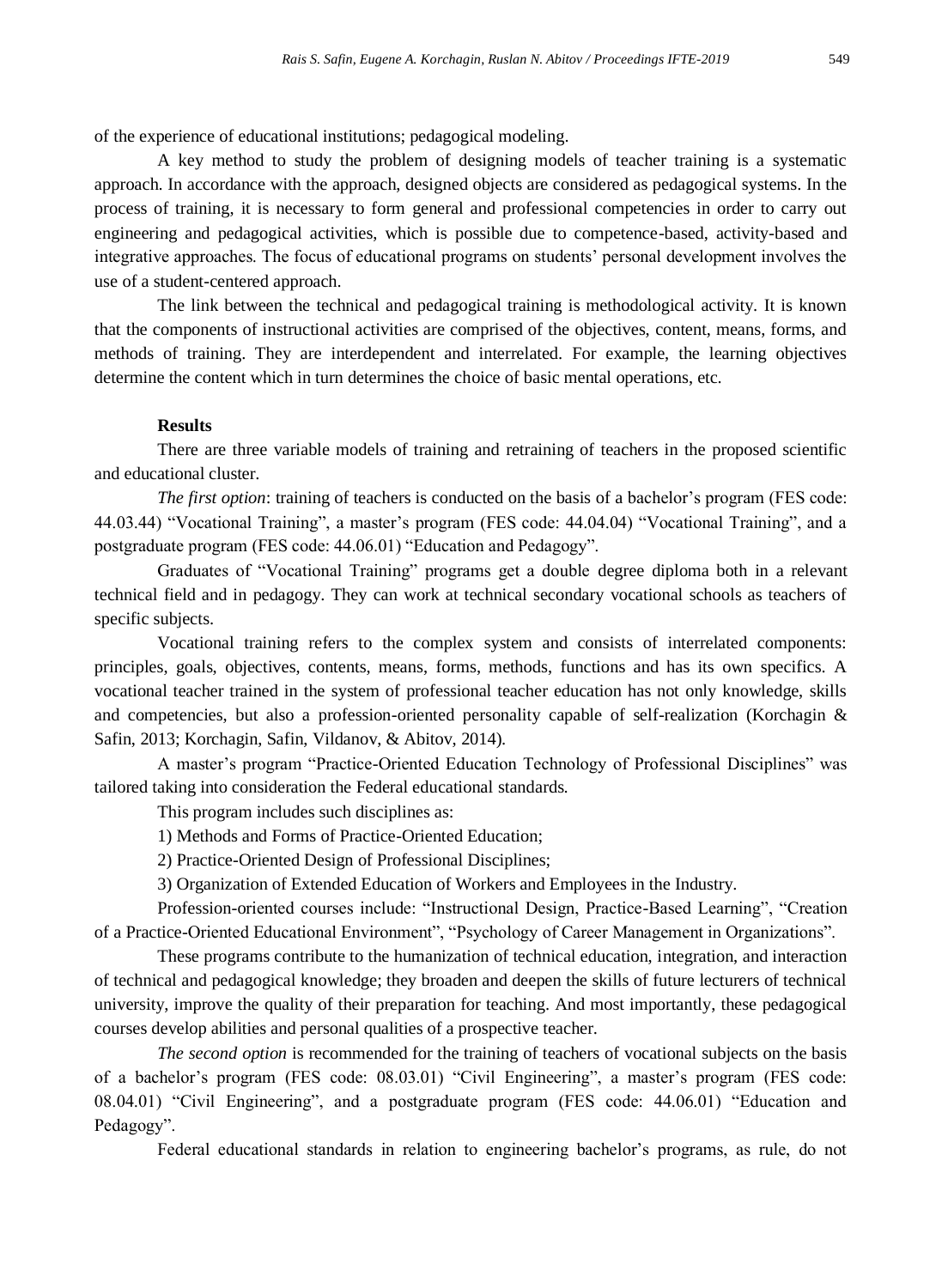include pedagogical training although education and research work activities are mentioned. Graduates of these programs should be ready to solve the following problems: research, development, technology, organization and management, maintenance, expertise and analysis.

Therefore, the curricula practically do not contain pedagogy courses.

Federal standards of master's programs involve research and educational activities. Thus, FES program "Civil Engineering" includes education and research work activities (within a specific sphere of training and further vocational training for the construction industry, housing and communal services, and scientific research). For example, in accordance with the fields of activity, a graduate should be ready to address the following professional tasks: develop teaching materials, lecture notes and practical sessions in courses of the secondary vocational and higher education; conduct classroom teaching, supervise course and diploma projects, organize internships. To perform the specified activity a postgraduate should have only one FES competence, namely *"to take part in the educational work"*. It is obvious that the abovementioned competence is not enough to implement the educational activity to a full extent. For example, it does not involve the use of innovative teaching technologies. In our opinion, the situation can be improved if we introduce pedagogical disciplines within the context of optional subjects.

The third option can be implemented on the basis of a bachelor's program (FES code: 38.03.10) "Housing and Communal Services Infrastructure", a master's program (FES code: 38.04.10) "Housing and Communal Services Infrastructure", and a postgraduate program (FES code: 44.06.01) "Education and Pedagogy". The last option is more attractive to students because FES provides teaching as its main activity.

The option is the most preferable, because Federal standards specify competencies of training and research activities within general, secondary, vocational and additional vocational education. In order to gain FES competencies within an optional set of disciplines, "Vocational Training" course has been developed. The main objective of the discipline is the development of teaching competencies specific to the activities necessary for the practical activities in the organization of education at secondary, higher, supplementary education and certification of employees. The course content includes elaboration of the educational process in higher, vocational and further vocational education institutions; issues of the content of education; techniques of giving lectures in higher, vocational and further vocational education institutions; design of lectures.

The optional part of the program provides a pedagogical orientation. It includes psychology of social interaction; principles of pedagogy and andragogy; psychology and pedagogy of higher education; pedagogical internship etc.

All three models of teacher training offer PhD programs. Let us mention some peculiarities of training of postgraduate students at technical universities.

Recent publications on PhD programs according to the new Federal educational standards mainly deal with ideological, organizational and management issues, but practically do not reveal the didactic aspects of training of postgraduate students who, in our opinion, are important for the development of doctoral studies (Muratova, Dvoretski, & Ivanov, 2015; Karavaeva, Malandin, Pilipenko, & Teleshova, 2015; Bednyi, Rybakov, & Sapunov, 2017; Shestak & Shestak, 2015; Reznik & Chemezov, 2018; Senashenko, 2016; Berezhnaya & Gurtov, 2017; Raychuk & Minina, 2016; Popova & Biricheva, 2017; Bekova et al., 2017; Mironos, Bednyi, & Rybakov, 2017; Petrov & Babichev, 2017; Muratova, Popov, & Rakitina, 2017; Karavaeva, Malandin, Mosicheva, & Teleshova, 2018). Let us reveal some of them.

A modern Russian technical university has, as a rule, several areas of doctoral training regulated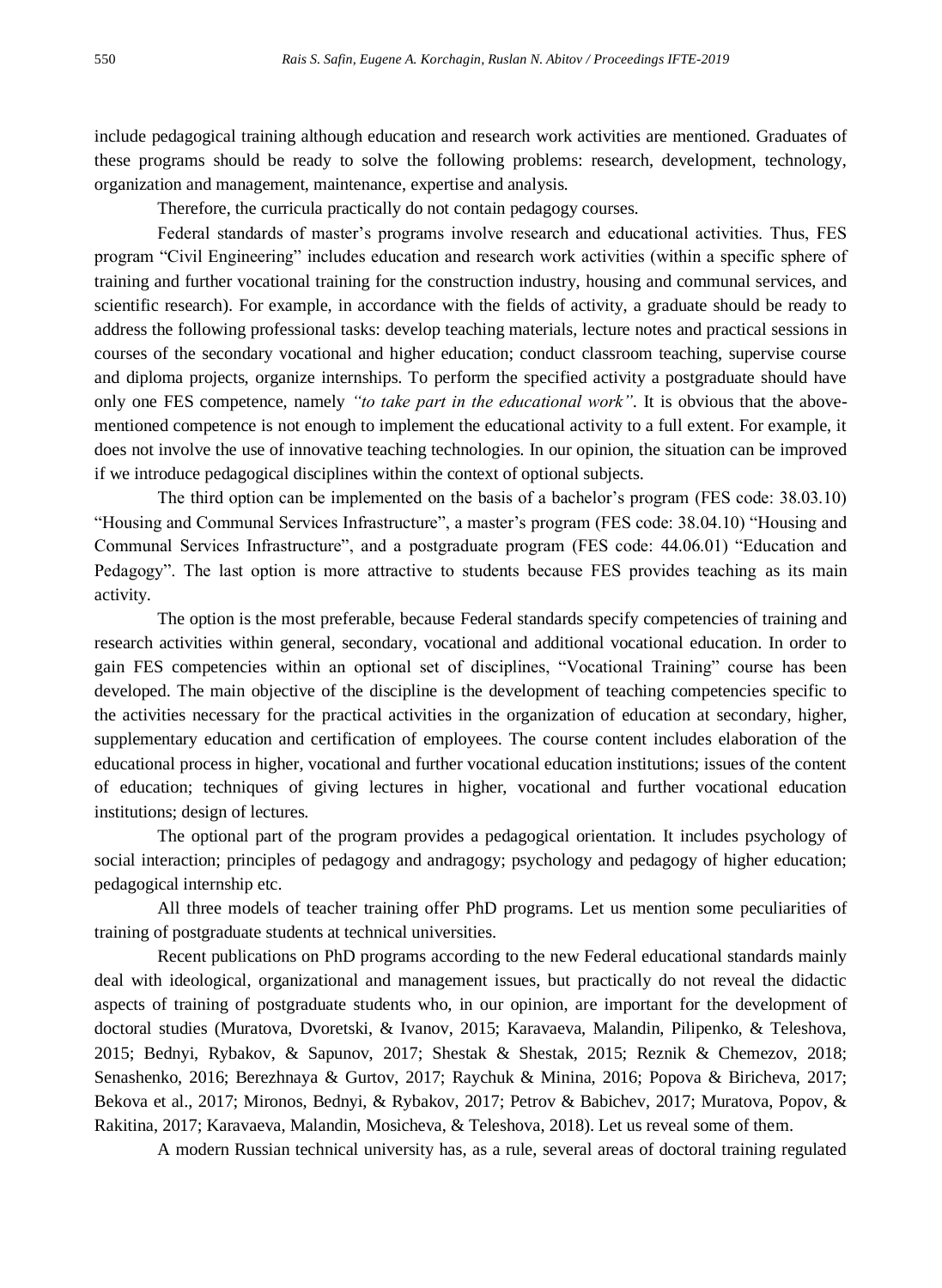by Federal educational standards. According to them, a graduate of such programs is prepared for research and teaching activities. The qualification of a researcher and a lecturer-researcher is conferred upon completion of a doctoral program. Accordingly, the educational component of postgraduate training involves two components: training in research activities and preparation for teaching. It is obvious that research and teaching activities are different. They require different pedagogical techniques. Classes on research activities within PhD programs are mainly focused on the study of the technosphere, and its objects are comprised of the artificial human environment. Teaching classes relates to the humanities field and its object is a human being.

Research activities are aimed at obtaining new reliable knowledge about reality, establishing objective logical relations between phenomena, while teaching at the university is aimed at applying knowledge for learning, education, and development of students. However, research and teaching are closely linked due to the relationship between science and education: teaching "is built" on the achievements of science, and science requires qualified personnel. On the basis of science, education and its functioning in every part of the country are ensured. Science provides the subject-specific content of all courses in education.

The duality of training of PhD students in different and interrelated types of activities requires the development of an appropriate scientific and methodological support. In accordance with FES, postgraduate training involves the development of universal, general and professional competencies both in the field of research and teaching activities. Their development is the most essential task of education.

The educational component of postgraduate education includes disciplines related to research activities and teaching. Accordingly, the pedagogical element of postgraduate education consists of two processes: preparation for research activities and preparation for teaching. In accordance with the comprehensive approach, these processes cannot be considered as independent ones. Complexity means the unity of objectives, tasks, content, methods, and forms of these processes in shaping the holistic personality of a future teacher and researcher. Thus, through a comprehensive approach the idea about the integrity of postgraduate training is implemented.

The following approaches are used in the process of design and implementation of the educational component: systematic approach, in the framework of which preparation for the research and teaching is considered as a pedagogical system; competence and activity-based approaches to the development of general and professional competencies within research and teaching activities; learner-centered approach, the focus on personal development and "one-of-the-kind" PhD students training for the research and teaching activities in accordance with their individual education plans (Korchagin & Safin 2019).

The main methods of designing and implementing the educational component are those of goalsetting and implementation, selection, structuring etc.

The link between preparation for research and teaching activities is a methodological activity. All components of instruction are interrelated and interdependent: goals depend on the learning content; the content largely determines a choice of dominant mental operations, teaching methods and consequently organizational forms of training.

Postgraduate training at technical universities involves students in five main stages: 1) preparation for examinations; 2) preparation for teaching; 3) internship; 4) carrying out scientific research; 5) state final examination.

Design and implementation of the educational component at each stage includes the development of lectures and tutorials, independent work of students, different types of control and self-control.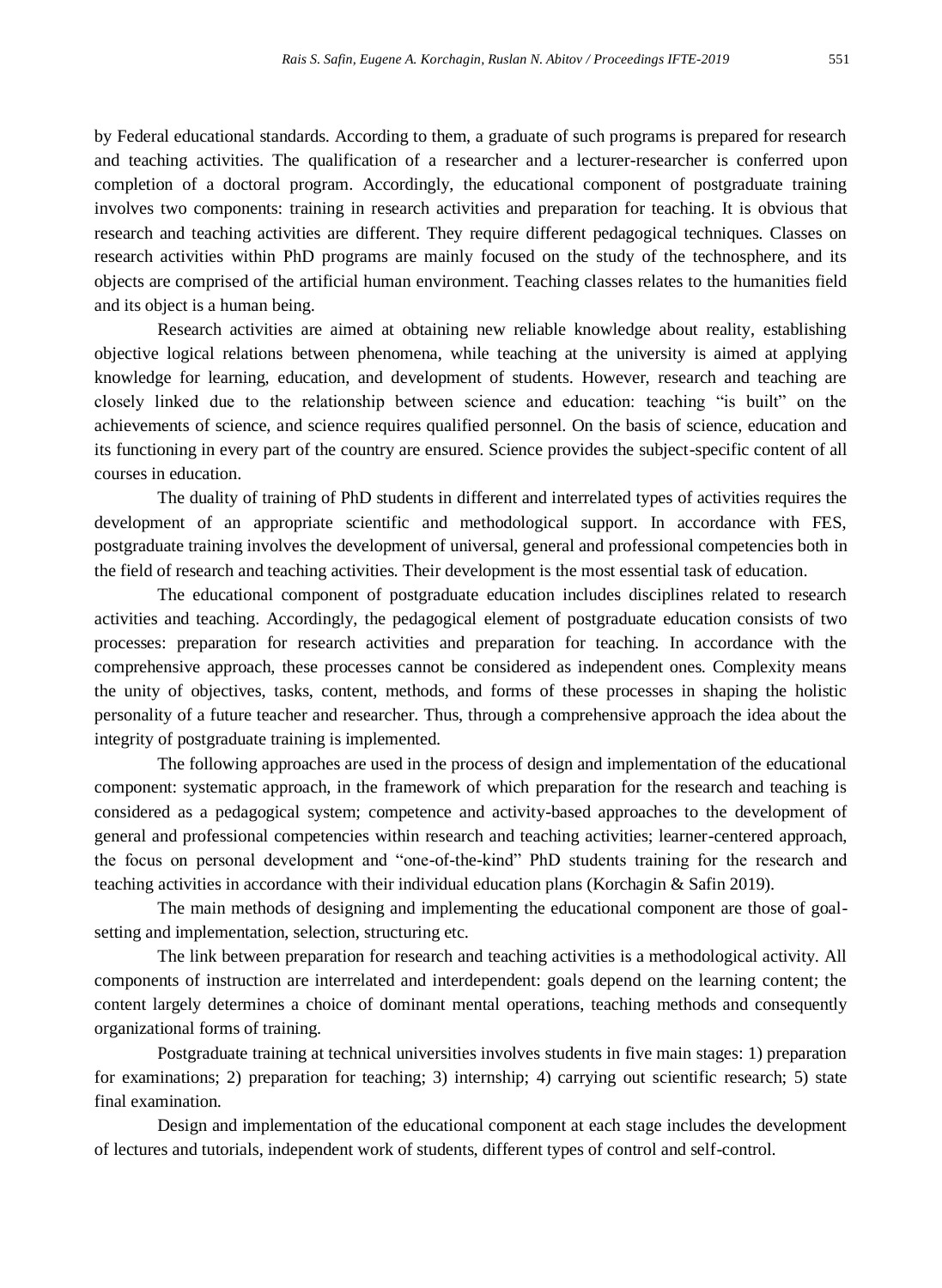The content of the educational component is based on a complex approach. The structure comprises a basic (invariant) part of the corresponding Federal educational standard while the elective part includes variable components that comply with a postgraduate program. The basic part of the educational content, which is up to modern standards, is fairly well-developed and presented in curricula and textbooks on the subjects "History and Philosophy of Science" and "Foreign Language" (Korchagin & Safin, 2019).

Quality control of the process and results of the implementation of the educational component is carried out by applying a tiered approach and different (knowledge, skills, competencies) means of evaluation (papers, individual tasks, etc.).

The assessment of results, effectiveness and quality of training in research and teaching activities is carried out by means of assessment tools, including ones for monitoring and interim assessment of students, an integrated tiered method of evaluation of guaranteed results through adequate criteria (quantitative and qualitative), indicators and parameters of determining the development of universal general and professional knowledge and skills, i.e. competencies.

### **Discussions**

Having studied the psychological and pedagogical literature, we can state about a lack of special studies devoted to the problem of designing models of teacher training in the scientific and educational cluster. According to Verbitsky (2014, p. 15), *"Pedagogical consciousness of university lecturers has been developed on a purely empirical basis, quite "nominally" because they have no pedagogical education, i.e. "we teach the way we were taught". It is believed that the most important is the knowledge content of the subject".* This confirms the relevance of the problem of professional teacher education.

However, pedagogical training of university teachers is considered in the work of Minin, Belomestnova, Benson and Pakanova (2014). The issues of training teachers for secondary vocational schools are discussed in many papers. Approaches to the professional training of future teachers and their readiness for the scientific and methodological activities are investigated in works of Bogdanova (2013) and Bogdanova & Gilmeeva (2015). The model didactic paradigm of teacher development is presented in the work of Mirzagitova (2016). The supervision of scientific and methodological activities of teachers was researched by Krivykh (2013) and Shakuto (2014). The readiness of secondary vocational school teachers to the innovation activity was considered by Glazyrina (2012). Zatsepin (2013) studied the development of competence-oriented educational programs.

#### **Conclusion**

The opportunity of teacher training for educational institutions of the Republic of Tatarstan at a technical university within the scientific and educational cluster is described. The proposed model and pedagogical disciplines in the educational programs develop pedagogical abilities and personal qualities of a future teacher. Thus, the research result is optional pedagogical models of vocational training of teachers at technical universities.

# **References**

- Bednyi, B. I., Rybakov, N. V., & Sapunov, M. B. (2017). Doctoral Education in Russia in the Educational Field: Interdisciplinary Discourse. *Sociological Studies, 9*, 5-134.
- Bekova, S. K., Gruzdev, I. A., Jafarov, S. I., Malashonok, N. G., & Terentev, E. A. (2017). *Portrait of a*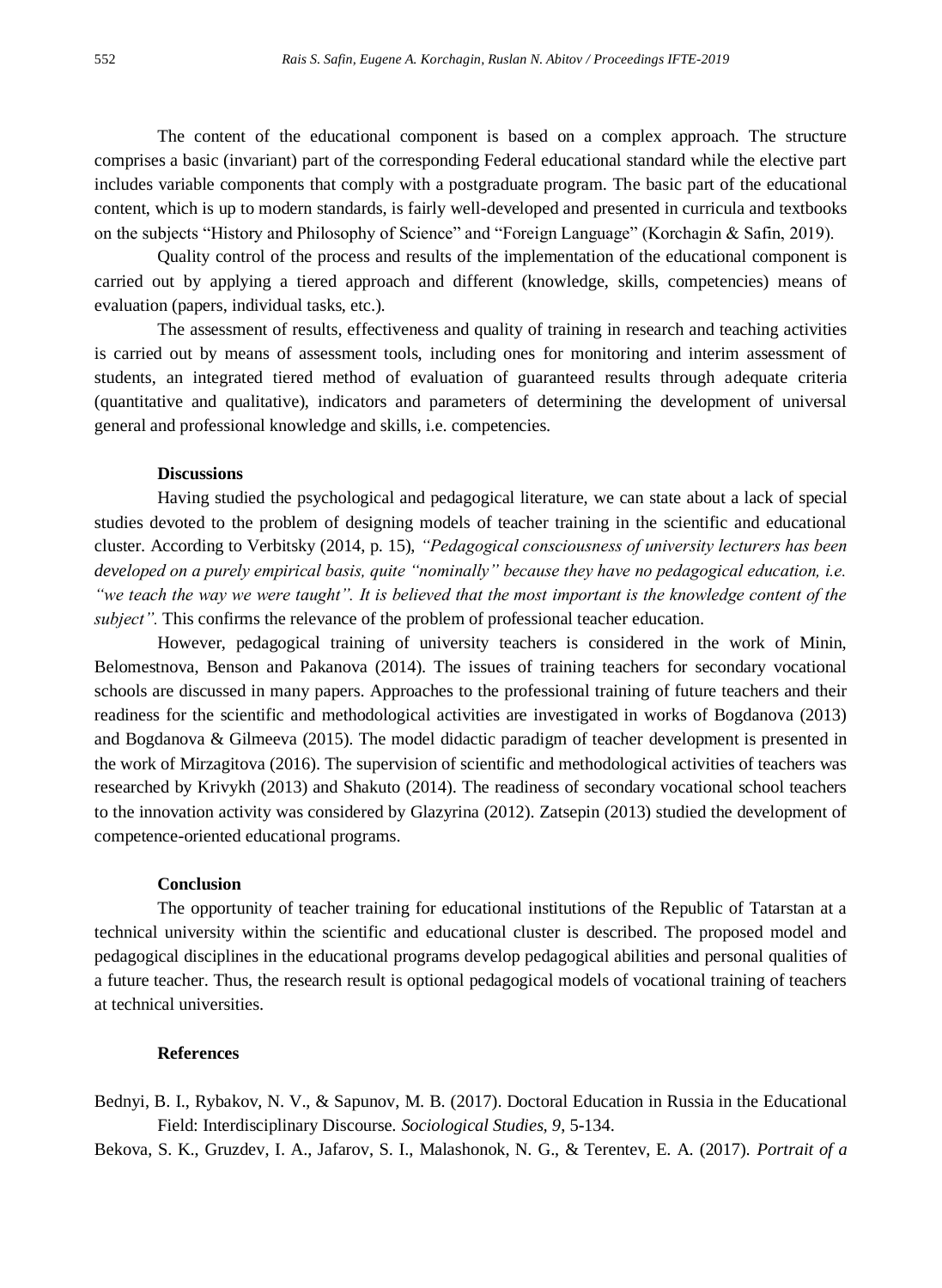*Modern Russian PhD Student*. Moscow: Publ. House of Higher School of Economics (National Research University).

- Berezhnaya, Yu. N., & Gurtov, V. A. (2017). Postgraduate Studies in New Reality. *University Management: Practice and Analysis, 3,* 57-65.
- Bogdanova, L. G. (2013). Module-competence approach as a basis of professional training of future teachers in the secondary vocational institutions. *Kazan Pedagogical Journal, 1,* 128-133.
- Bogdanova, L. G., & Gilmeeva, R. H. (2015). Training and modular materials for scientific and methodical support of formation of readiness of pedagogical collective to the realization of Federal educational standards. *Secondary Professional Education, 10,* 31-33.
- Federal state educational standard of higher education, code: "08.03.01 Civil Engineering (undergraduate level)". Retrieved from http://fgosvo.ru/uploadfiles/fgosvob/080301.pdf
- Federal state educational standard of higher education, code: "08.03.01 Civil Engineering (postgraduate level)". Retrieved from http://fgosvo.ru/uploadfiles/fgosvom/080401\_Stroitelstvo.pdf
- Federal state educational standard of higher education, code: 38.03.10 "Housing and communal services (undergraduate level)". Retrieved from http://fgosvo.ru/uploadfiles/fgosvob/380310.pdf
- Glazyrina, T. G. (2012). Organizational-pedagogical conditions of the innovative activities of college teachers. *Pedagogy. Society. Right, 2(2),* 18-22.
- Karavaeva, E. V., Malandin, V. V., Mosicheva I. A., & Teleshova, I. G. (2018). Postgraduate Course as a Level of Higher Education: Status, Problems, Possible Solutions. *Higher Education in Russia, 27(11)*, 40-48.
- Karavaeva, E. V., Malandin, V. V., Pilipenko, S. A., & Teleshova, I. G. (2015). The First Experience in the Development and Implementation of Training of the Teaching Staff as a Third Level of Higher Education Programs: Identified Problems and Possible Solutions. *Higher Education in Russia, 8- 9*, 5-15.
- Korchagin, E. A., & Safin, R. S. (2013). Integration as the basis of the level of professional education in scientific and educational cluster. *Higher Education in Russia, 6*, 20-29.
- Korchagin, E. A., & Safin, R. S. (2019). The Educational Component of Doctoral Students Training at Engineering Universities. *Higher Education in Russia, 28(3),* 67-74.
- Korchagin, E. A., Safin, R. S., Vildanov, I. E., & Abitov, R. N. (2014). Pedagogical training of the future teacher in technical University. *Higher Education in Russia*, *8-9*, 36-44.
- Krivykh, V. V. (2013). The essence of the process approach in the management of scientific and methodical work in educational organizations. *Kazan Pedagogical Journal*, *5(100),* 132-137.
- Minin, M. G., Belomestnova, E. N., Benson, G. F., & Pakanova, V. S. (2014). The teacher training of an engineering University. *Higher Education in Russia, 4*, 20-29.
- Mironos, A. A., Bednyi, B. I., & Rybakov, N. V. (2017). Academic Careers in the Spectrum of Postgraduate Students' Professional Preferences. *University Management: Practice and Analysis*, *3(109)*, 74-84.
- Mirzagitova, A. L. (2016). Model of formation of didactic paradigm of future history teacher. *Modern Problems of Science and Education, 3.* Retrieved from http://www.scienceeducation.ru/ru/article/view?id=24873 (date of views: 30.01.2019).
- Muratova, E. I., Dvoretsky, S. I., & Ivanov, A. Y. (2015). Curriculum Development Peculiarities for Highly Qualified Personnel Training. *Higher Education in Russia, 2*, 40-48.